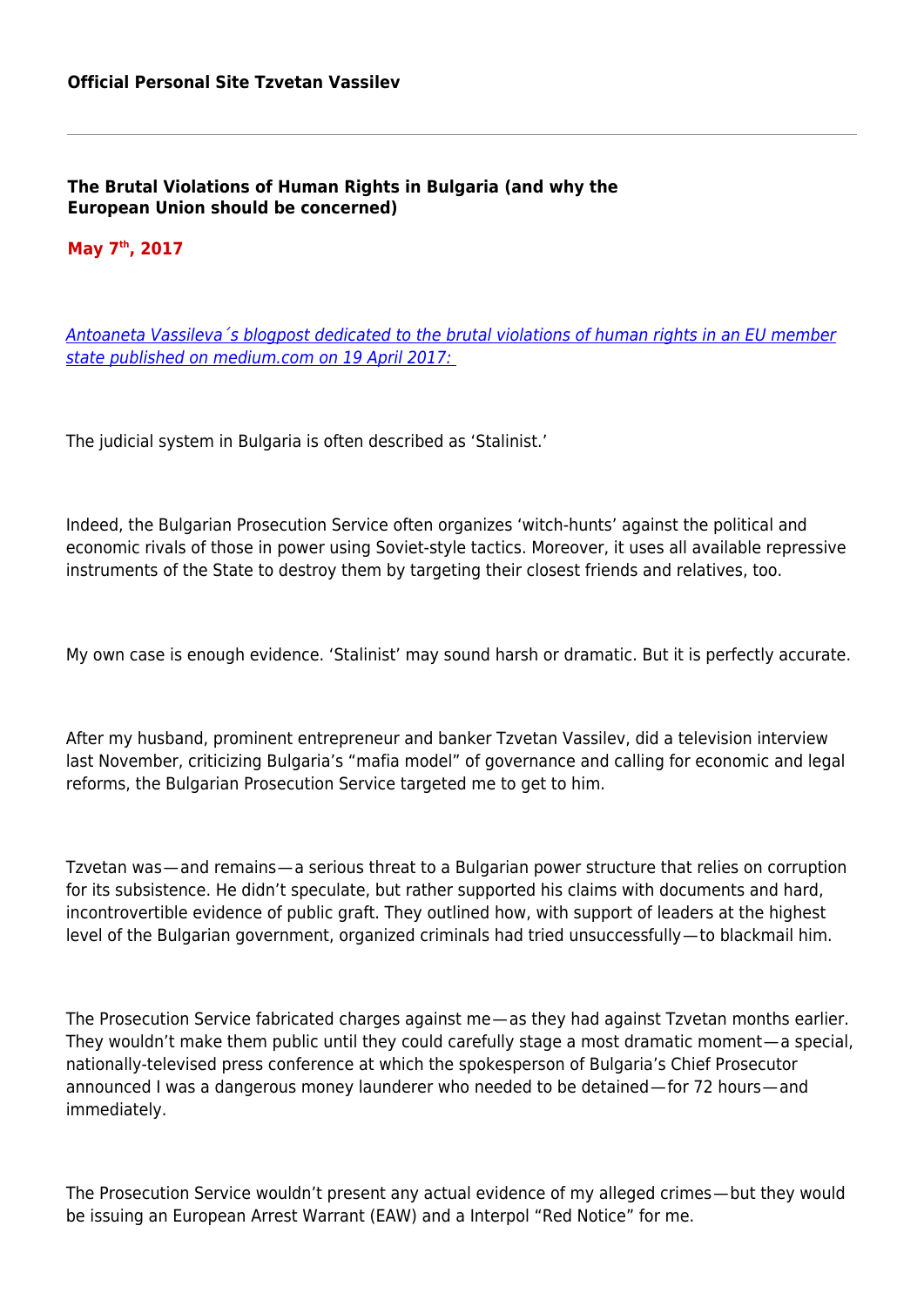No, they weren't exactly following Bulgarian law. And no—I wasn't allowed to appeal any of this. Allowing a counter-argument would defeat their purpose, which was to silence my husband by threatening to throw his wife in jail.

In Bulgaria, government leaders not only practice this kind of thuggish behavior. They do so in plain view. And because European Union leaders haven't yet held them to account — for making a mockery of property rights and rule of law — they have only grown bolder.

To the average Western executive, the story of the 2014 government-provoked bank run, seizure and mafia looting of Corpbank, built by my husband, is something out of a movie.

For our family, it's been a horror film, as Tzvetan and now I have been falsely accused of crimes and publicly humiliated by state-controlled Bulgarian media. We'd make clear our innocence — and the craven motives behind this scheme to besmirch us — if only we were merely allowed to defend ourselves.

Bulgaria does not observe its obligations under the European Convention on Human Rights. Its justice system presumes guilt—not innocence—and does not offer defendants the right to a fair trial. When detained, it doesn't protect them against inhumane treatment. These are our fears.

We have submitted a claim against Bulgaria before the European Court of Human Rights in Strasbourg in 2014 for breaches of the European Convention on Human Rights in the case of my husband, and we will certainly submit one for my case. Yet, this would not solve our country's bigger issue: government leaders who use Bulgaria's judicial system to wage political vendettas.

Case in point — the charges leveled against me are absurd. I have been accused of money laundering as I purchased a house in Switzerland in 2012 with allegedly 'misappropriated' money.

To buy the house, I used a loan from a bank in Switzerland as well as money given to me by my husband — money he transferred to my bank account from his bank account. My husband had declared this money and paid his taxes to the Bulgarian Tax Authorities, which had recently completed an extensive 10-year audit of our family income and found nothing out of order.

Moreover, I reported the purchase on my own tax return.